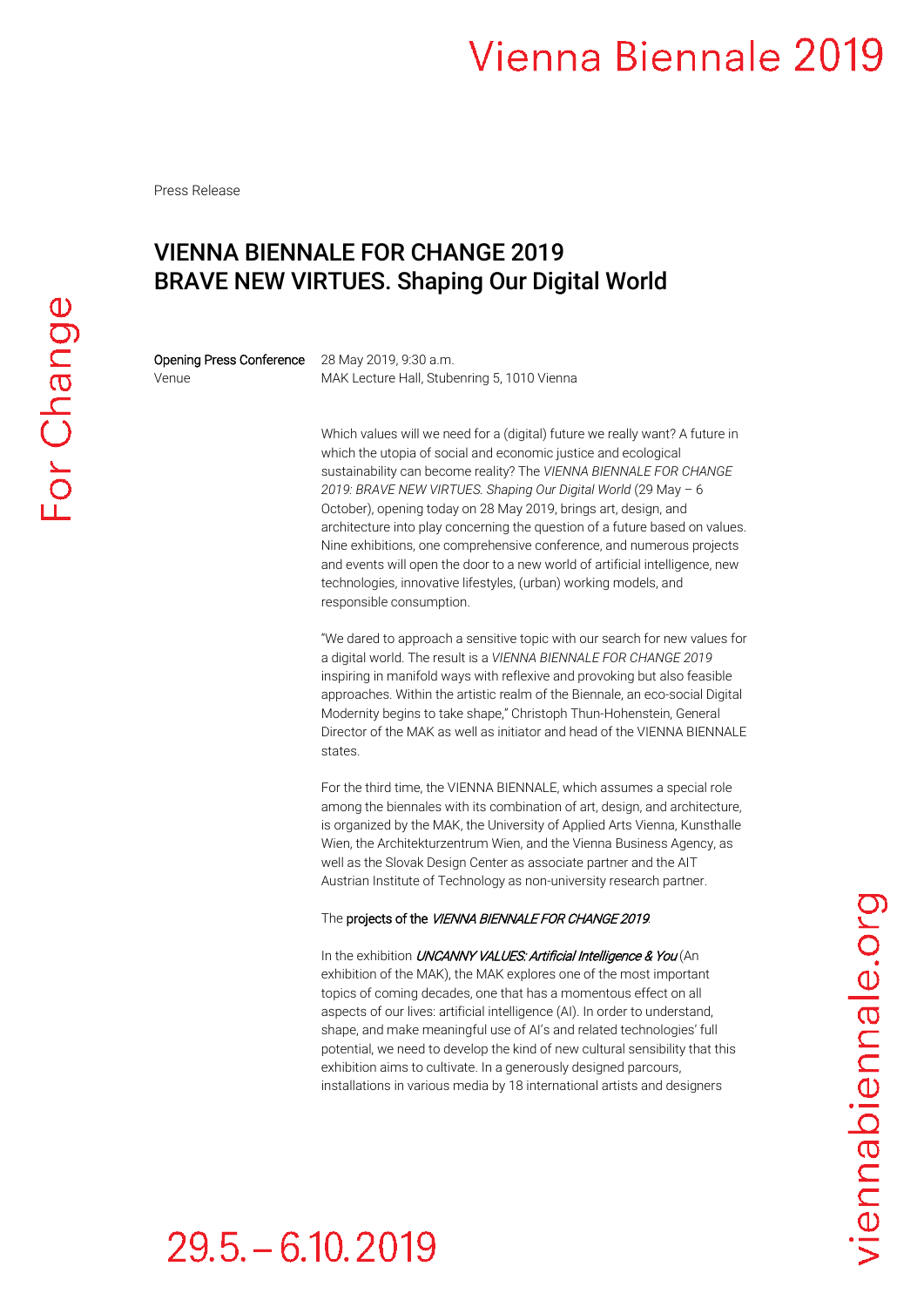Page 2

enter into dialogue with examples and scenarios from current AI applications.

The exhibition **HYSTERICAL MINING** (An exhibition of the Kunsthalle Wien) analyses the material worlds we are creating through technology and technology's role in shaping local and global configurations of power, forms of identity, and ways of living. It draws on radical feminist and techno-feminist theories from the 1970s until now that criticized and revised the nexus tying new technologies and techno-science to patriarchal ideas. Its agenda is both intellectual and political. The works of the artists included in the show go beyond critique to think and enact other kinds of knowledge, skills, and bodily practices regarding the use as well as production of (new) technologies.

The artist collective Time's Up in cooperation with the Angewandte created the eponymous installation CHANGE WAS OUR ONLY CHANCE (An exhibition of the University of Applied Arts Vienna) set in 2047. This experiential and accessible world tells of a possible future: Which paths did humanity take since the 2020s? How can we meet these developments in the present with positive impulses? Furthermore, the interactive installation *Noise Aquarium* shows the changes in our ecosystem and creates an audio-visual experience in which plankton is brought to life and noise as a threat to marine life is made audible.

In the reinstallation of the MAK DESIGN LAB (A project of the MAK in cooperation with the Austrian Federal Ministry of Education, Science and Research), topics and approaches of a biennale are, for the first time, reflected in the concept of a permanent museum presentation. The reconceptualized MAK DESIGN LAB presents selected exhibits and projects on topics and values relevant to all of us: the way we live together, the way we handle resources, or the relationship to our planet. The new presentation of the MAK DESIGN LAB is financially supported by the EU program INTERREG V-A Slovakia-Austria (Project "Design & Innovation") and is realized in cooperation with the Austrian Federal Ministry of Education, Science and Research.

With the exhibition project CLIMATE CHANGE! From Mass Consumption to a Sustainable Quality Society (A cooperation between the MAK and the Federal Ministry for Sustainability and Tourism), the well-known Viennese design studio EOOS (Martin Bergmann, Gernot Bohmann, and Harald Gruendl) revolves around the contribution transformation design can have towards the necessary turnaround of climate change. Mobility, energy, food, and a circular economy are the fields relevant for the creation of innovations for a sustainable lifestyle. EOOS developed four concrete utopias: a car, a fridge, a solar roof, and a public charging station for electrical vehicles. Two additional works present speculative design projects on the topic of energy.

### $29.5 - 6.10.2019$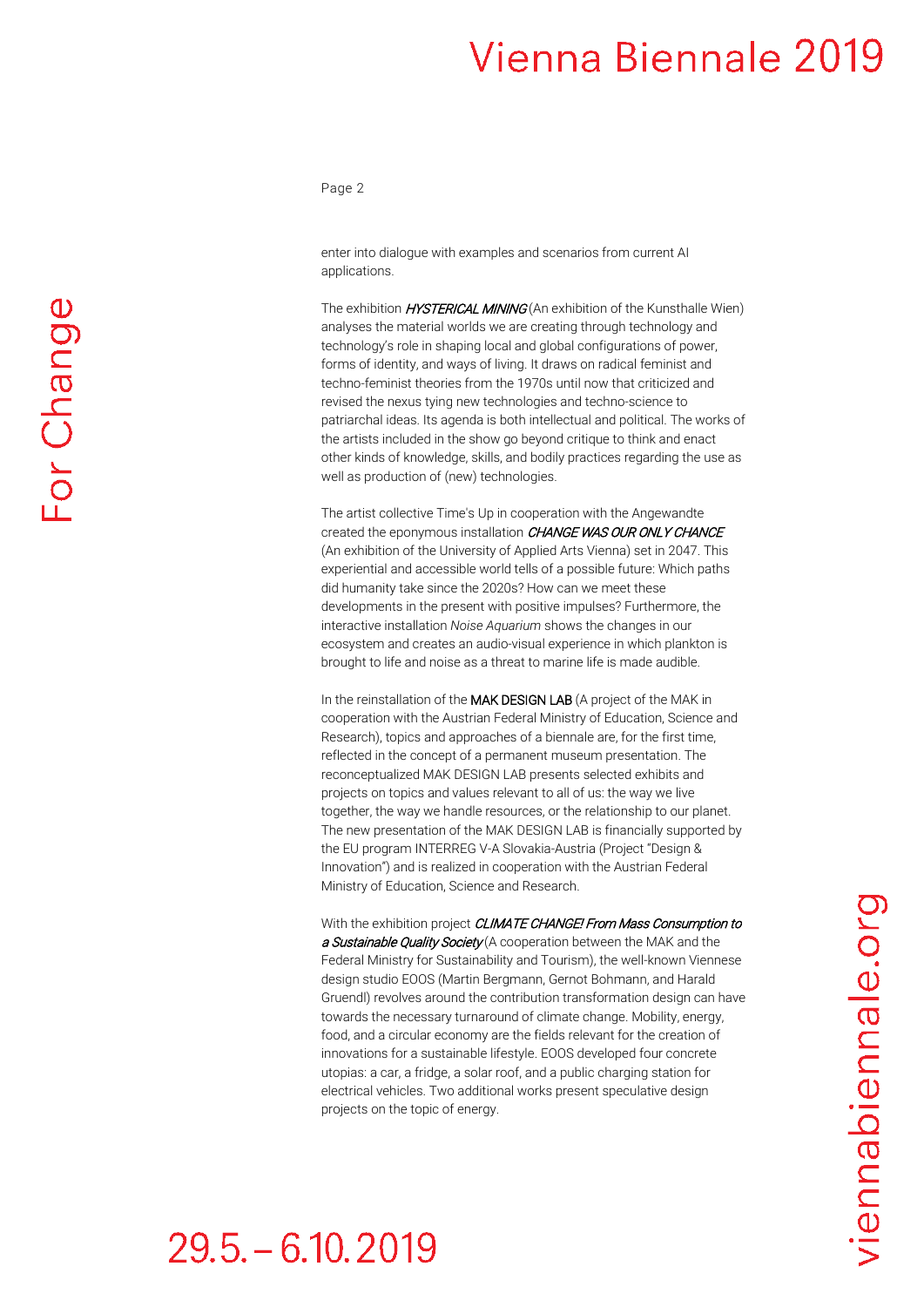Page 3

More and more people are moving into urban centers in search of jobs and future prospects. Cities are thus faced with the challenge of providing for an increasing number of residents by offering housing, work, and recreation. FUTURE FACTORY: Rethinking Urban Production (A project of the Vienna Business Agency in collaboration with the MAK and in cooperation with the Ottakringer Brewery) addresses the question: What will the future factory of a future city look like? "It is important for us to think beyond the role of production in the neighborhood—with all its untapped capacities—, which is why we are opening up room for experiments on this topic together with the Ottakringer Brewery," said Gerhard Hirczi, managing director of the Vienna Business Agency.

SPACE AND EXPERIENCE: Architecture for Better Living (An exhibition of the MAK in cooperation with Wienerberger) gives insight into a wide range of approaches of current architecture. The exhibition centers around the question how architecture will want to perceive its role in the future and what constitutes this "better living" – specifically with regard to materiality, ecology, design of atmospheres, participation, hospitality, design of communities, and perspective. 23 architectural contributions and projects that highlight space and experience as design tasks and offer more inclusion, more accessibility, and more uniqueness are presented.

In aspern Seestadt, the *City of Temperaments* (A project of designers Johanna Pichlbauer and Mia Meusburger in collaboration with Wien 3420 and the MAK) chooses a performative approach towards the topics of the VIENNA BIENNALE. Inspired by Nestroy's farce *The House Of Temperaments*, an experimental play develops in which the four users of a smart home get entangled in conflicts.

As associate partner of the VIENNA BIENNALE, the Slovak Design Center in Bratislava presents the exhibition *Human by Design* (An exhibition of the Slovak Design Center). It shows the concepts, methods, model situations, case studies, and innovative solutions which express the urgent desire for change and sustainability. It introduces critical voices, gives examples of solutions from practice, and shows how the young generation of designers and theoreticians thinks. The exhibition is part of the project "Design & Innovation," supported by the EU program INTERREG V-A Slovakia–Austria.

Part of this program is also the student presentation *Human by Machine* at the MAK FORUM. Students and graduates of the University of Applied Arts Vienna develop approaches towards the question of how we humans can best make use of the digital revolution.

# $29.5 - 6.10.2019$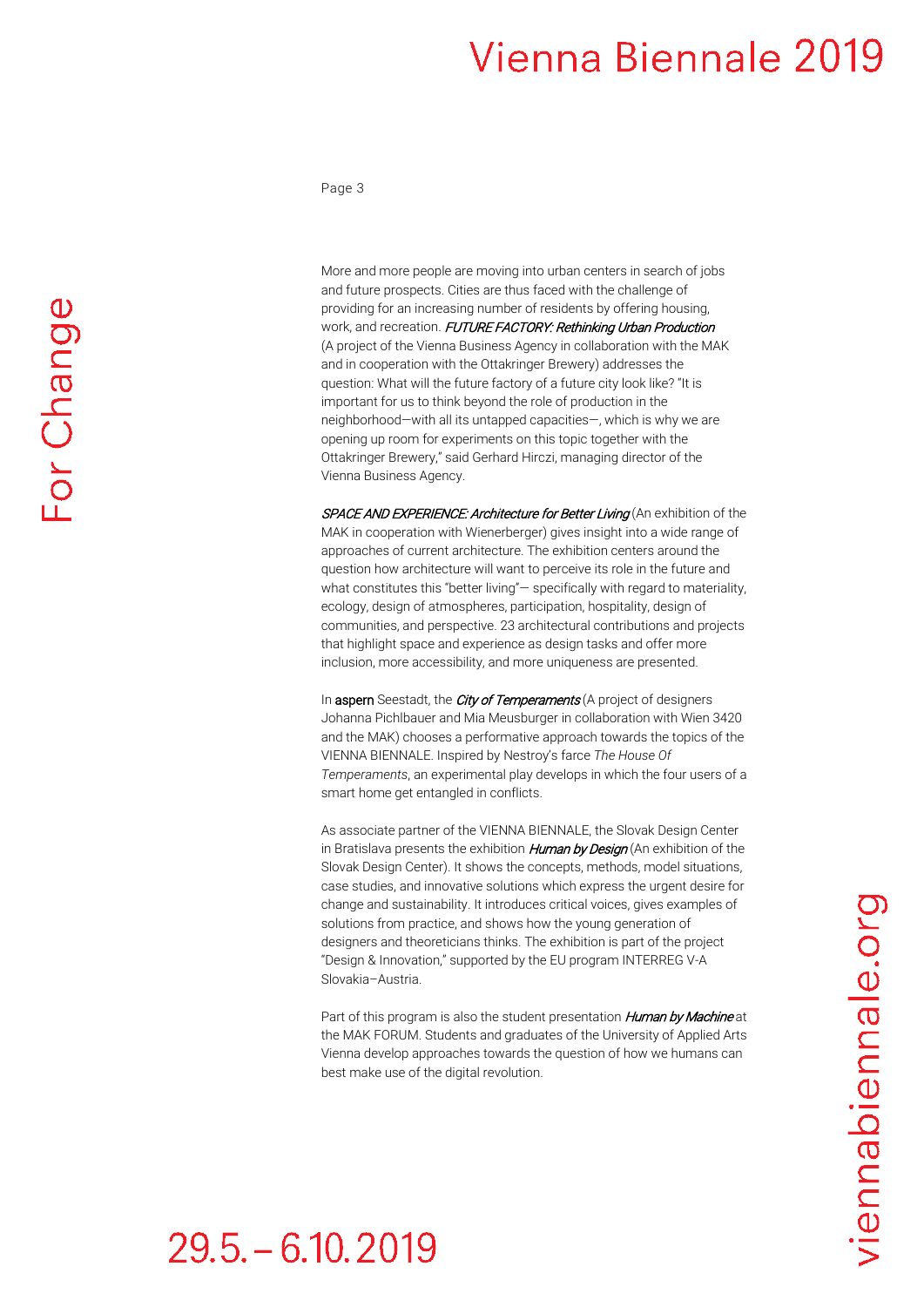Page 4

The international conference *Changing Values* (A conference of the MAK and the Slovak Design Center together with the Architekturzentrum Wien and Kunsthalle Wien in the context of the program INTERREG V-A Slovakia–Austria) offers the opportunity to consider alternative ecological and economic approaches as reflected in the key content of the VIENNA BIENNALE. Based on the topics "valuable data," "innovative materials," and "transformation design," architects, designers, artists, and entrepreneurs enter into a discussion.

Please find detailed press releases on all projects of the VIENNA BIENNALE FOR CHANGE 2019 as well as press images and the curators' biographies in the press section at viennabiennale.org as well as at MAK.at/en/press.

Continuously updated information on further projects and on the supporting program at viennabiennale.org.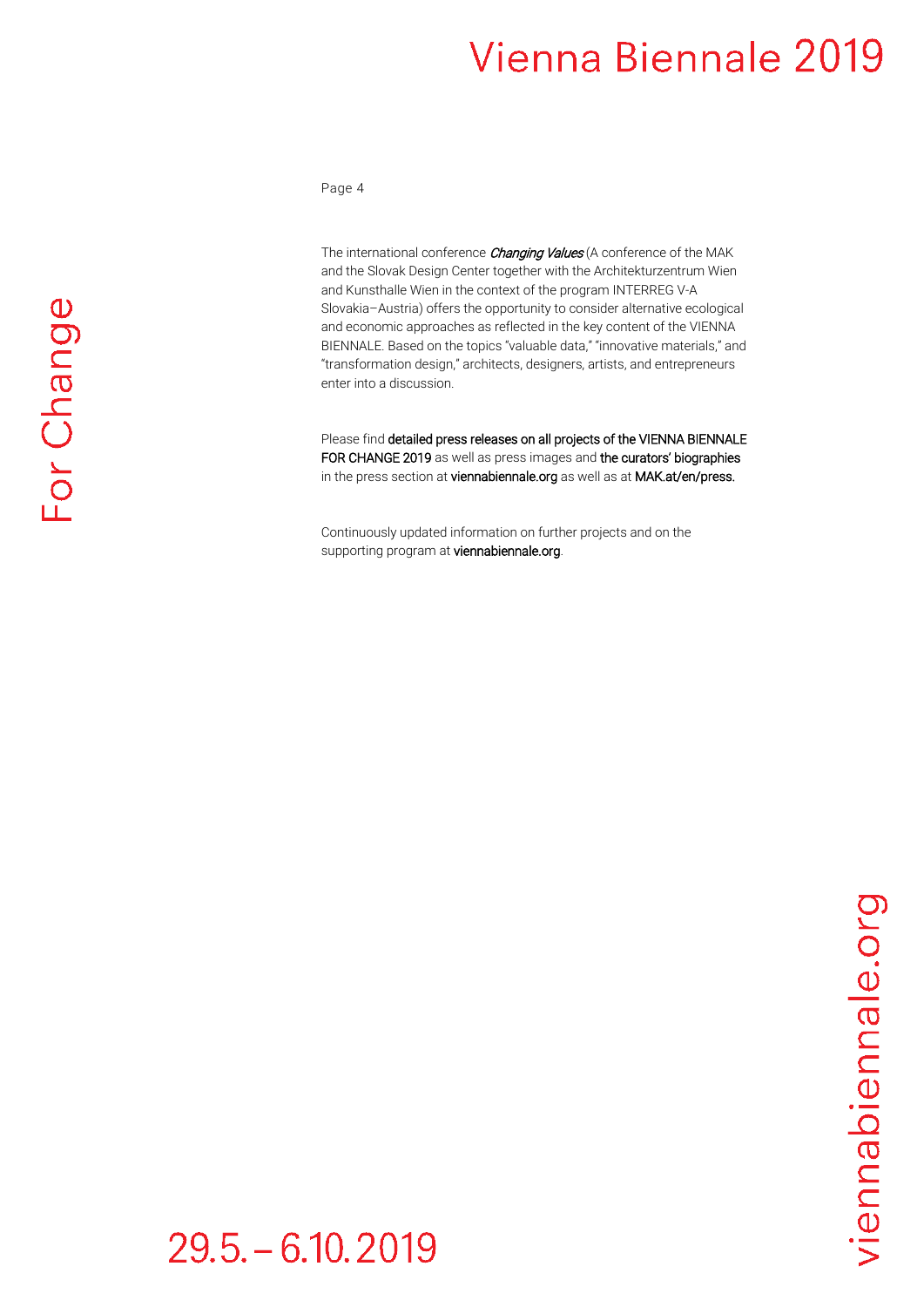Page 5

#### Curators of the VIENNA BIENNALE FOR CHANGE 2019: BRAVE NEW VIRTUES. Shaping Our Digital World

Erwin K. Bauer, Designer, buero bauer Janina Falkner, New Concepts for Learning, MAK Anne Faucheret, Curator, Kunsthalle Wien Paul Feigelfeld, Media Theorist mischer′traxler studio (Katharina Mischer and Thomas Traxler, Designers) Vanessa Joan Müller, Curator, Kunsthalle Wien, Nicole Stoecklmayr, Scenes of Architecture Marlies Wirth, Curator Digital Culture and MAK Design Collection

#### OVERVIEW EXHIBITIONS AND PROJECTS VIENNA BIENNALE FOR CHANGE 2019: BRAVE NEW VIRTUES. Shaping Our Digital World

#### UNCANNY VALUES: Artificial Intelligence & You

An exhibition of the MAK Curators: Paul Feigelfeld, Media Theorist, and Marlies Wirth, Curator Digital Culture and MAK Design Collection MAK Exhibition Hall, MAK, Stubenring 5, 1010 Vienna 29 May – 6 October 2019

#### HYSTERICAL MINING

An exhibition of the Kunsthalle Wien Curators: Anne Faucheret, Vanessa Joan Müller Kunsthalle Wien Museumsquartier & Karlsplatz Museumsplatz 1, 1070 Vienna & Treitlstraße 2, 1040 Vienna 29 May – 6 October 2019

#### CHANGE WAS OUR ONLY CHANCE

An exhibition of the University of Applied Arts Vienna AIL – Angewandte Innovation Laboratory, Franz-Josefs-Kai 3, 1010 Vienna 29 May – 27 September 2019, closed in August

#### MAK DESIGN LAB

#### Reinstallation in the context of the VIENNA BIENNALE FOR CHANGE 2019

A project of the MAK in cooperation with the Austrian Federal Ministry of Education, Science and Research

Curators: mischer′traxler studio (Katharina Mischer, Thomas Traxler), Janina Falkner, New Concepts for Learning, MAK, Marlies Wirth, Curator Digital Culture and MAK Design Collection, in dialogue with the Heads of the MAK Collection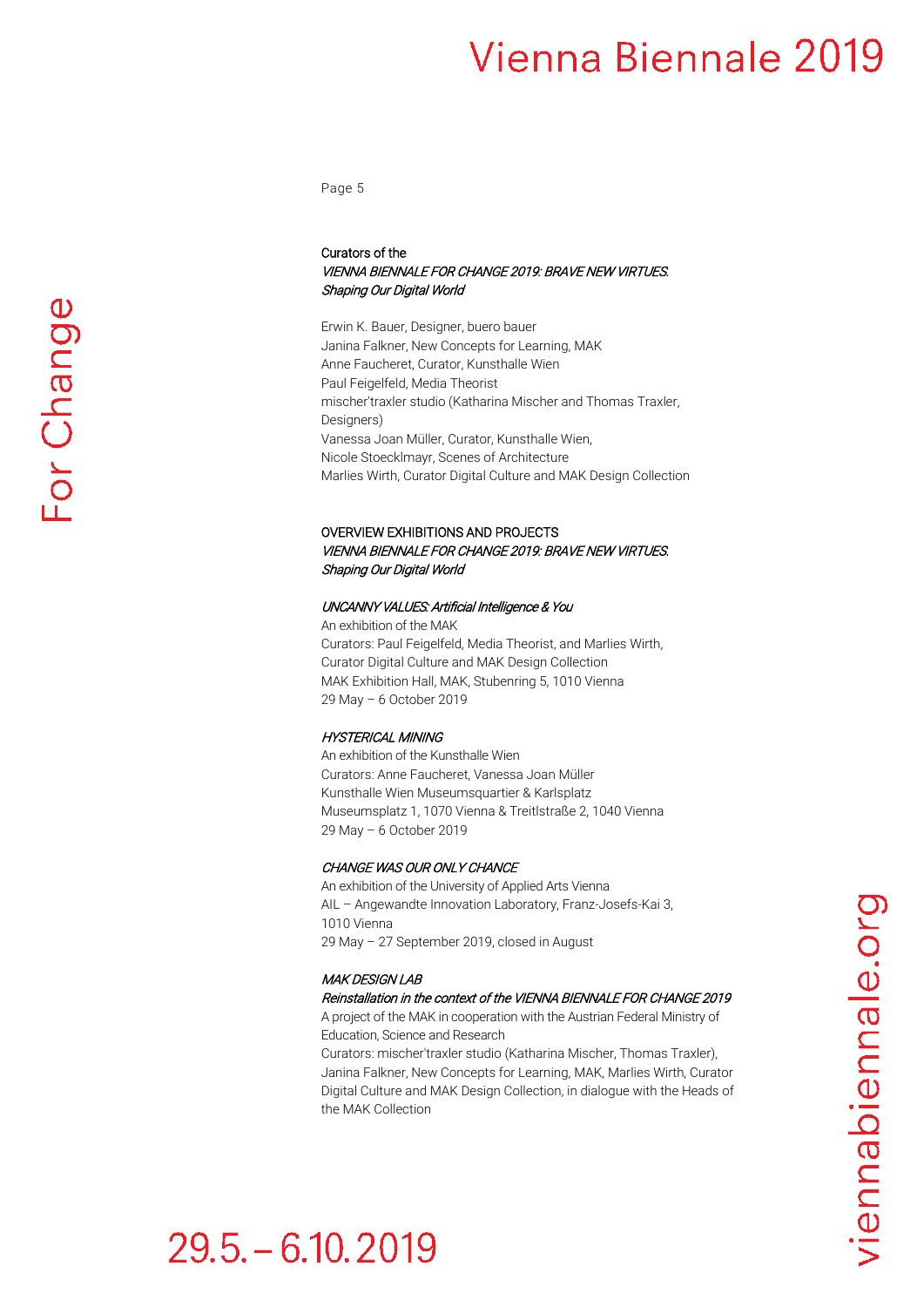Page 6

MAK DESIGN LAB, MAK, Stubenring 5, 1010 Vienna Permanent as of 29 May

#### CLIMATE CHANGE! From Mass Consumption to a Sustainable Quality **Society**

A cooperation between the MAK and the Federal Ministry for Sustainability and Tourism Design: EOOS Content coordination: Christoph Thun-Hohenstein, General Director, MAK MAK DESIGN LAB, MAK, Stubenring 5, 1010 Vienna 29 May – 6 October 2019

#### FUTURE FACTORY: Rethinking Urban Production

A project of the Vienna Business Agency in collaboration with the MAK and in cooperation with the Ottakringer Brewery Curator: Erwin K. Bauer MAK GALLERY, MAK, Stubenring 5, 1010 Vienna 29 May – 6 October 2019

#### SPACE AND EXPERIENCE: Achitecture for Better Living

An exhibition of the MAK in cooperation with Wienerberger Curator: Nicole Stoecklmayr, Scenes of Architecture MAK Works on Paper Room and MAK Columned Main Hall (1st floor), MAK, Stubenring 5, 1010 Vienna 29 May – 6 October 2019

#### City of Temperaments

A project by designers Johanna Pichlbauer and Mia Meusburger in collaboration with Wien 3420 and the MAK Curator: Marlies Wirth, Curator Digital Culture and MAK Design Collection Flederhaus in **aspern** Seestadt, Seestadtpromenade, 1220 Vienna 5 and 6 July 2019 (in case of bad weather: 12 und 13 July 2019) Free admission

#### Human by Design. Probing Social and Methodological Innovation in Design

An exhibition of the Slovak Design Center Design gallery SATELIT (exhibition space of the Slovak Design Center), Hurbanove kasárne, Kollárovo nám. 10, Bratislava, Slovakia 5 September – 30 October 2019

#### Changing Values

A conference of the MAK and the Slovak Design Center together with the Architekturzentrum Wien and Kunsthalle Wien in the context of the program INTERREG V-A Slovakia–Austria Architekturzentrum Wien, Museumsplatz 1, 1070 Vienna 6 und 7 September 2019 (conference in English)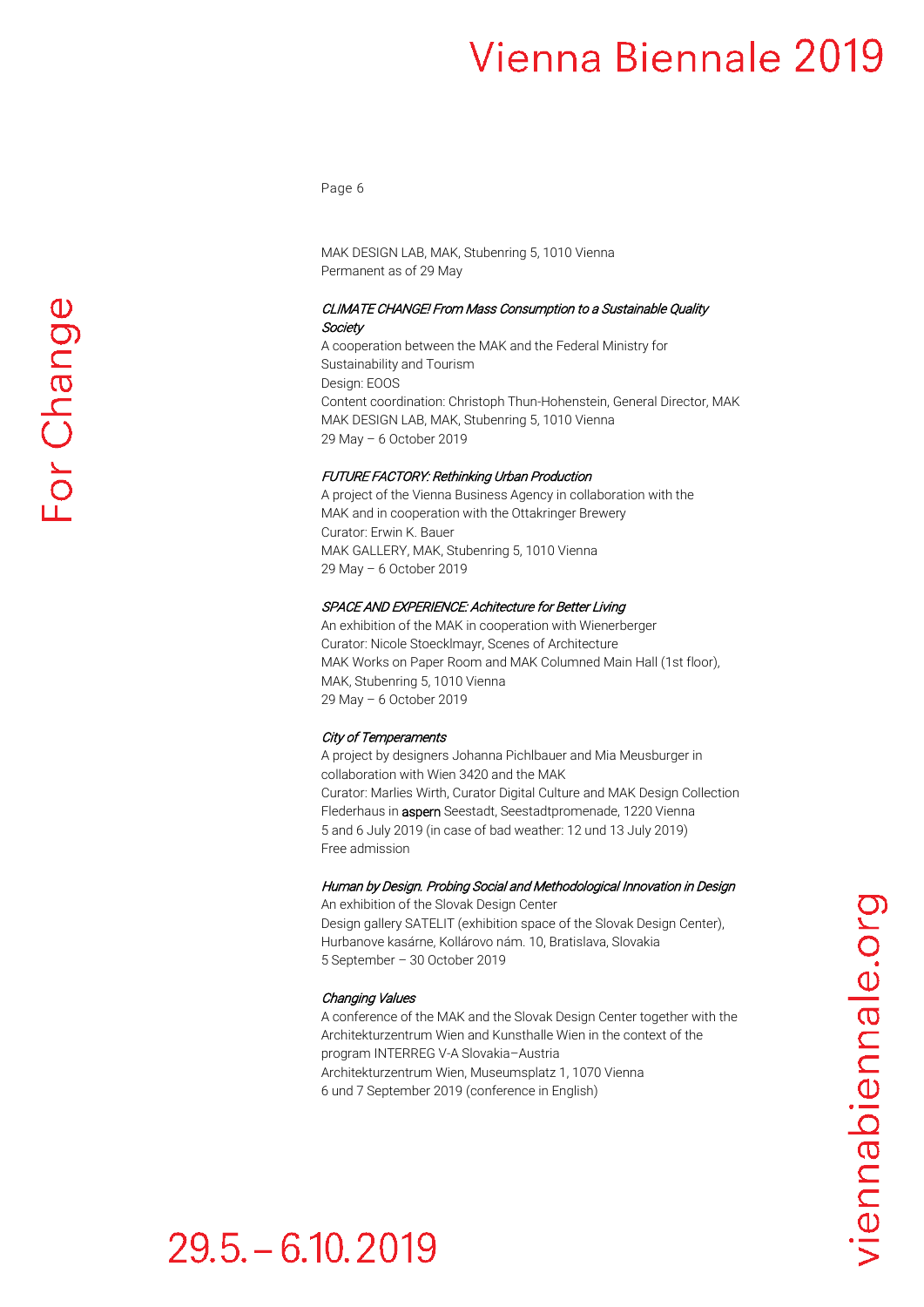Page 7

#### Timetable Public Opening Night VIENNA BIENNALE FOR CHANGE 2019: BRAVE NEW VIRTUES. Shaping Our Digital World

5:30 p.m., Doors open at the MAK

6 p.m., VIENNA BIENNALE opening speeches at the MAK Exhibitions open until 10 p.m.

7:30 p.m., Opening speeches at the AIL - Angewandte Innovation **Laboratory** 

Franz-Josefs-Kai 3, 1010 Vienna Exhibition open until 10 p.m.

8:30 p.m., Opening speeches at the Kunsthalle Wien Museumsquartier Museumsplatz 1, 1070 Vienna Exhibitions at the Museumsquartier and Karlsplatz open until 10 p.m.

OPENING PARTY at the MAK until 11 p.m.

DJ lineup with Tonica Hunter and DJ FOR BOOKING CALL

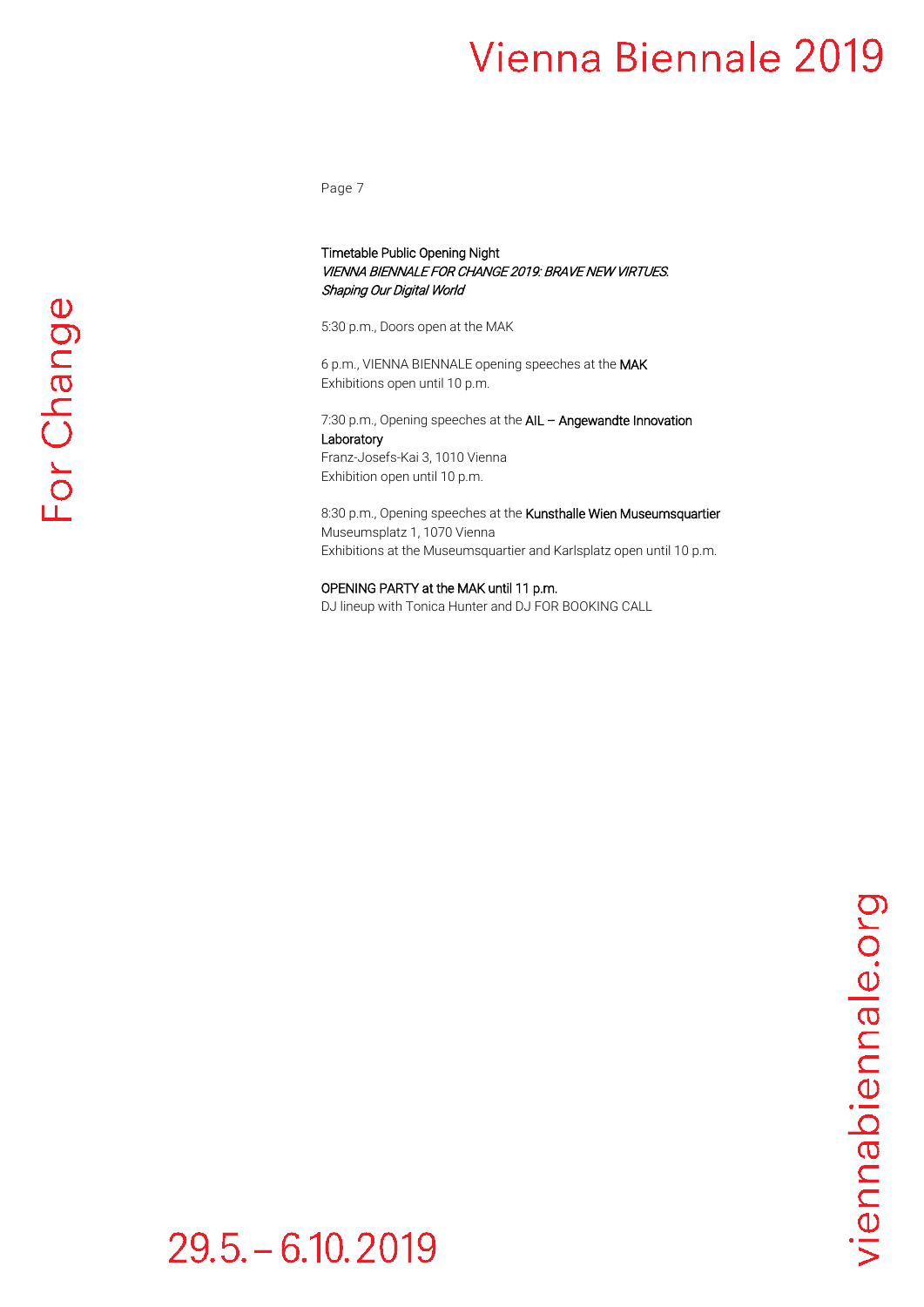Page 8

### The VIENNA BIENNALE FOR CHANGE 2019: BRAVE NEW VIRTUES. Shaping Our Digital World

is organized by

MAK – Museum of Applied Arts

University of Applied Arts Vienna – Angewandte Innovation Laboratory

Kunsthalle Wien

Az W – Architekturzentrum Wien

Vienna Business Agency

Associate partner: Slovak Design Center

Research partner: AIT Austrian Institute of Technology

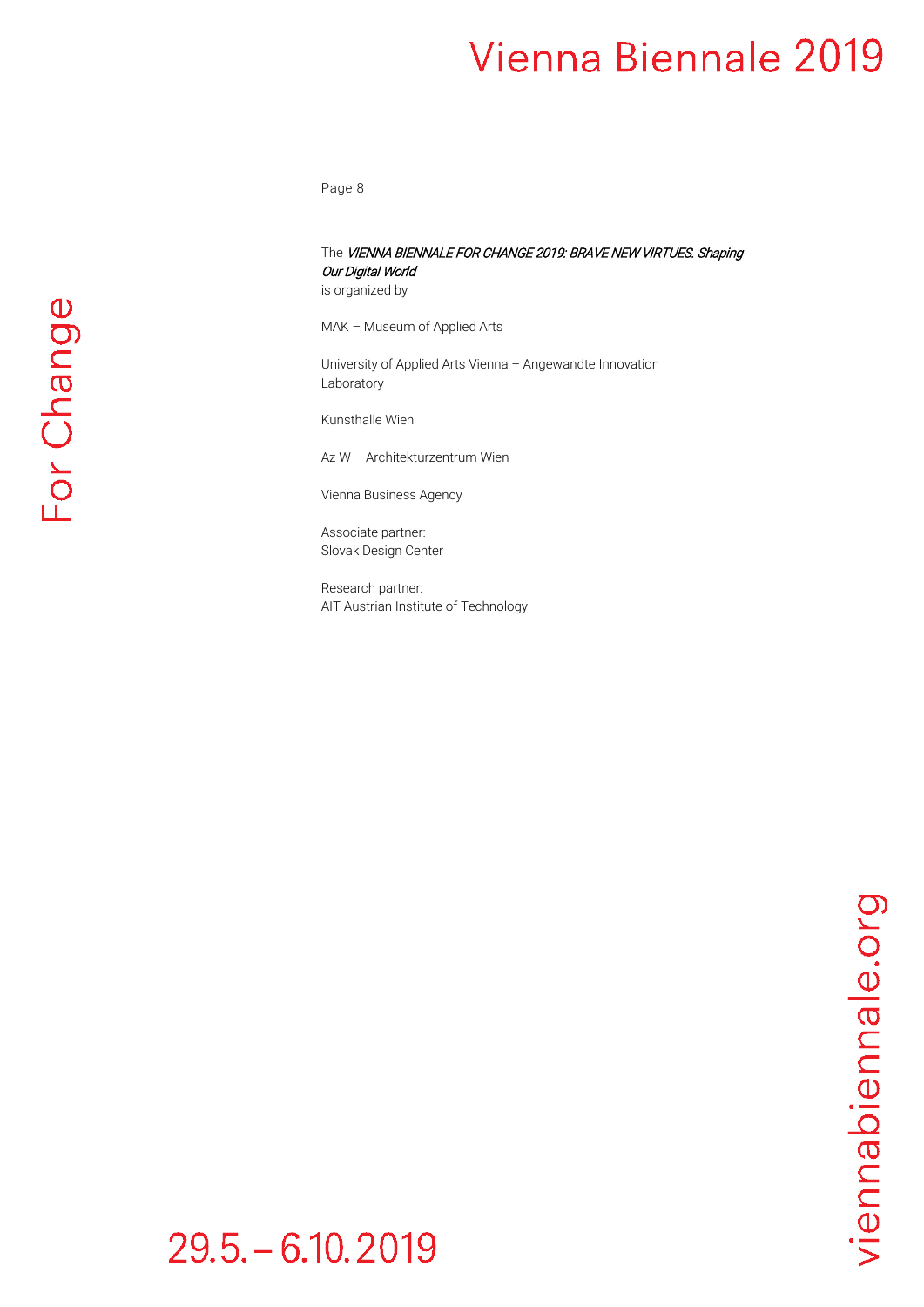Page 9

The sponsors of the VIENNA BIENNALE FOR CHANGE 2019: BRAVE NEW VIRTUES. Shaping Our Digital World

#### KEY SPONSOR



#### Cooperation Partners and Project Sponsors

- Federal Ministry Republic of Austria Education, Science and Research
- Federal Ministry Republic of Austria Sustainability and Tourism

Main sponsor of the exhibition SPACE AND EXPERIENCE: Architecture for a Better Living

### wienerberger

#### Digital Content Partner



#### Sponsors





The collaboration between the Slovak Design Center and the MAK and its partner institutions is co-financed with funds from the EU program INTERREG V-A Slovakia–Austria (project "Design & Innovation").





Thanks to Galerie Thaddaeus Ropac

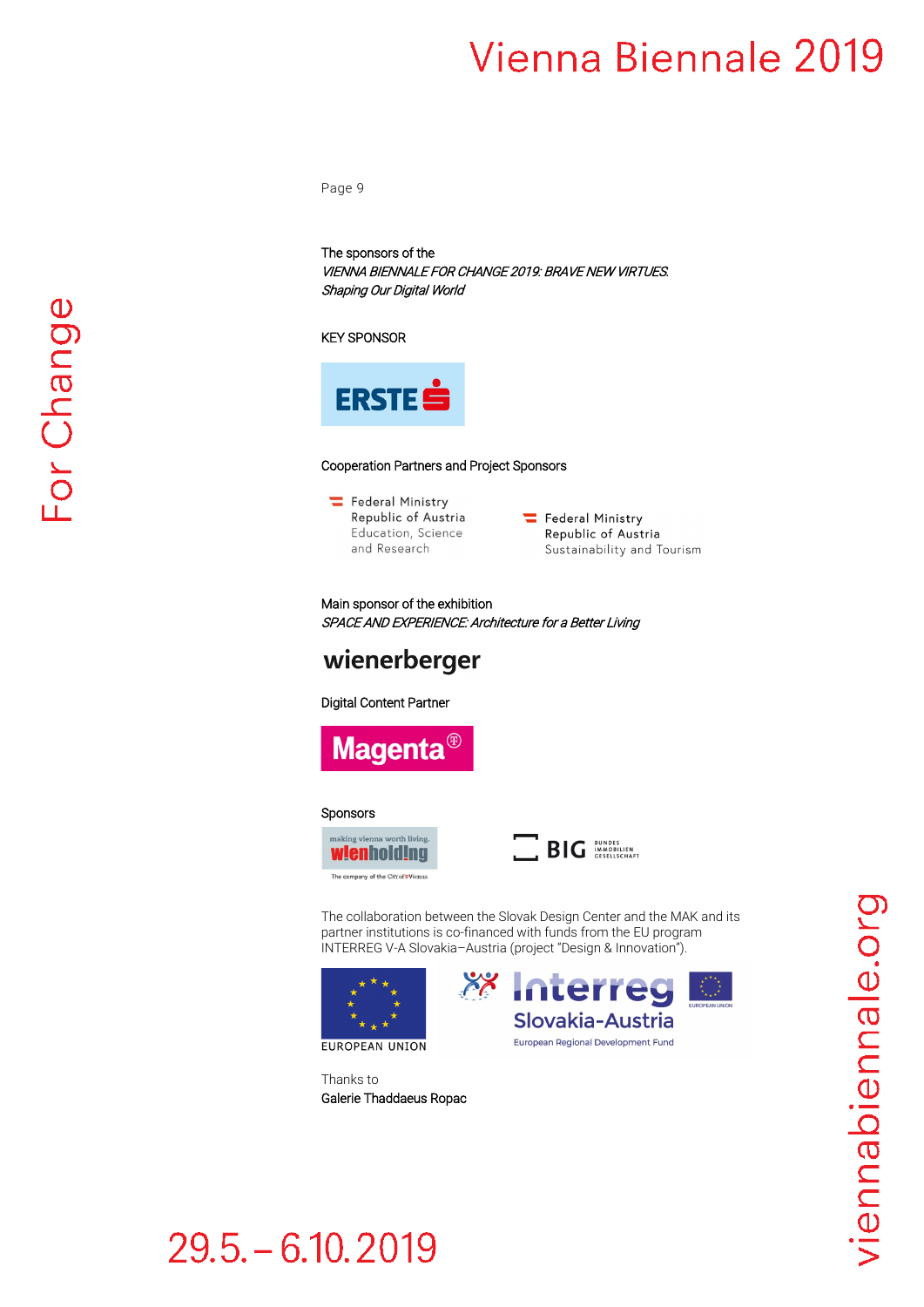Page 10

Press Contacts VIENNA BIENNALE in general and exhibitions at the MAK

MAK Press and Public Relations Judith Anna Schwarz-Jungmann (Head) Cäcilia Barani, Sandra Hell-Ghignone, Veronika Träger MAK, Stubenring 5, 1010 Vienna T +43 1 711 36-233, -212, -229 [presse@MAK.at,](mailto:presse@MAK.at) www.MAK.at [press@viennabiennale.org,](mailto:press@viennabiennale.org) [www.viennabiennale.org](http://www.viennabiennale.org/)

International media relations Vienna Biennale on behalf of the MAK Christina Werner PR Neulinggasse 19/22, 1030 Vienna T +43 524 96 46-22 werner@kunstpresse.at

#### CHANGE WAS OUR ONLY CHANCE / Human by Machine

Press Agency University of Applied Arts Vienna Andrea Danmayr Oskar-Kokoschka-Platz 2, 1010 Vienna T +43 1 711 33-2004 [presse@uni-ak.ac.at](mailto:presse@uni-ak.ac.at)

#### HYSTERICAL MINING

Press Contact Kunsthalle Wien Stefanie Obermeir Museumsplatz 1, 1070 Vienna T +43 1 521 89-1224 [presse@kunsthallewien.at](mailto:presse@kunsthallewien.at)

#### FUTURE FACTORY: Rethinking Urban Production

Press Contact Vienna Business Agency Uschi Kainz Mariahilferstraße 20, 1070 Wien T +43 1 4000 86583 [kainz@wirtschaftsagentur.at](mailto:kainz@wirtschaftsagentur.at)

#### Changing Values

Press Contact Architekturzentrum Wien Maria Falkner, Ines Purtauf Museumsplatz 1, 1070 Vienna T +43 1 522 31 15-23, -25 [presse@azw.at](mailto:presse@azw.at)

#### Human by Design

Press Contact Slovak Design Center Zuzana Palicová